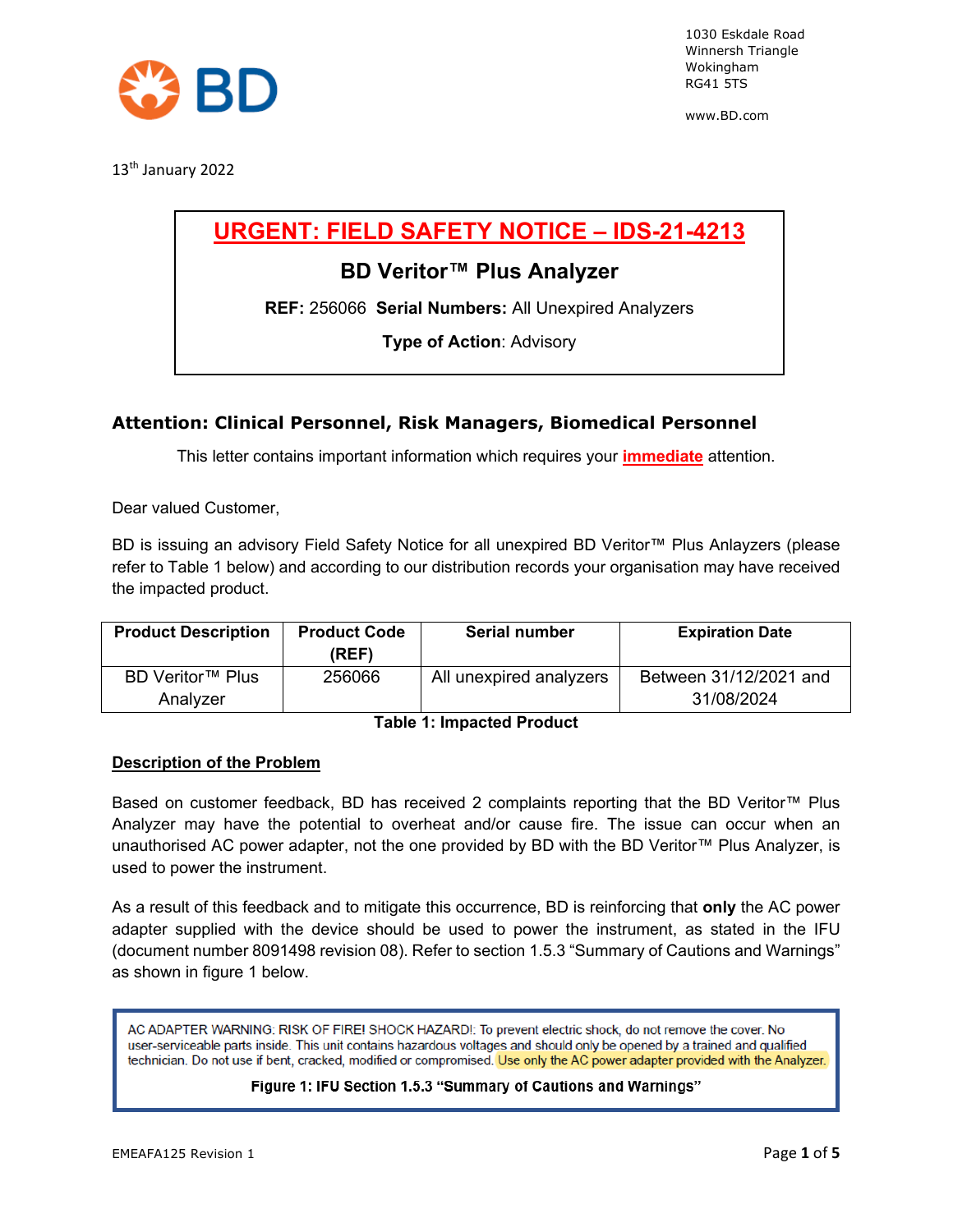

www.BD.com

The IFU can also be accessed and downloaded from the following link, please search under the product code (REF) 256066:

### <https://www.bd.qarad.eifu.online/>

Please refer to Appendix 1 below for an image of the AC power adapter that is provided with the BD Veritor™ Plus Analyzer.

This advisory is limited to the product code listed in Table 1 above and affects all analyzers which have an expiry date between the 31<sup>st</sup> December 2021 to the 31<sup>st</sup> August 2024.

### **Clinical Risk**

A fire resultant from power issues could cause the user 2nd or 3rd degree burns should the user have been close enough to the device. BD has not received reports of serious injury related to this issue to date.

### **Actions Taken by BD:**

For future shipments of the BD Veritor™ Plus Analyzer, an additional label will be placed on the power adapter to help users identify the BD Veritor™ Plus Analyzer power adapter. For existing BD Veritor™ Plus Analyzer users, BD requires that the actions below are taken.

### **Actions for Customers to take:**

- 1. Circulate this Field Safety Notice to all those within your organisation that may use the BD Veritor™ Plus Anlayzers.
- 2. If you have further distributed the product, please identify those users, and notify them at once of this advisory.
- 3. **USE ONLY** the AC power adapter provided with the BD Veritor™ Plus Analyzer. Please refer to Appendix 1 below for an image of the AC power adapter that is provided with the BD Veritor™ Plus Analyzer. For AC power adapter setup and cautions please refer to the BD Veritor™ Plus Analyzer Instructions for Use (document number 8091498 revision 08) Section 2.3.
- 4. If required, a replacement AC power adapter (product code 445201) can be purchased by calling BD Customer Service.
- 5. Complete the customer response form on page 4 and return to [BDUKFieldAction@bd.com](mailto:BDUKFieldAction@bd.com) **as soon as possible or no later than 28th February 2022.** If you no longer use the product, it is still important that you return the Customer Response Form for our reconciliation purposes.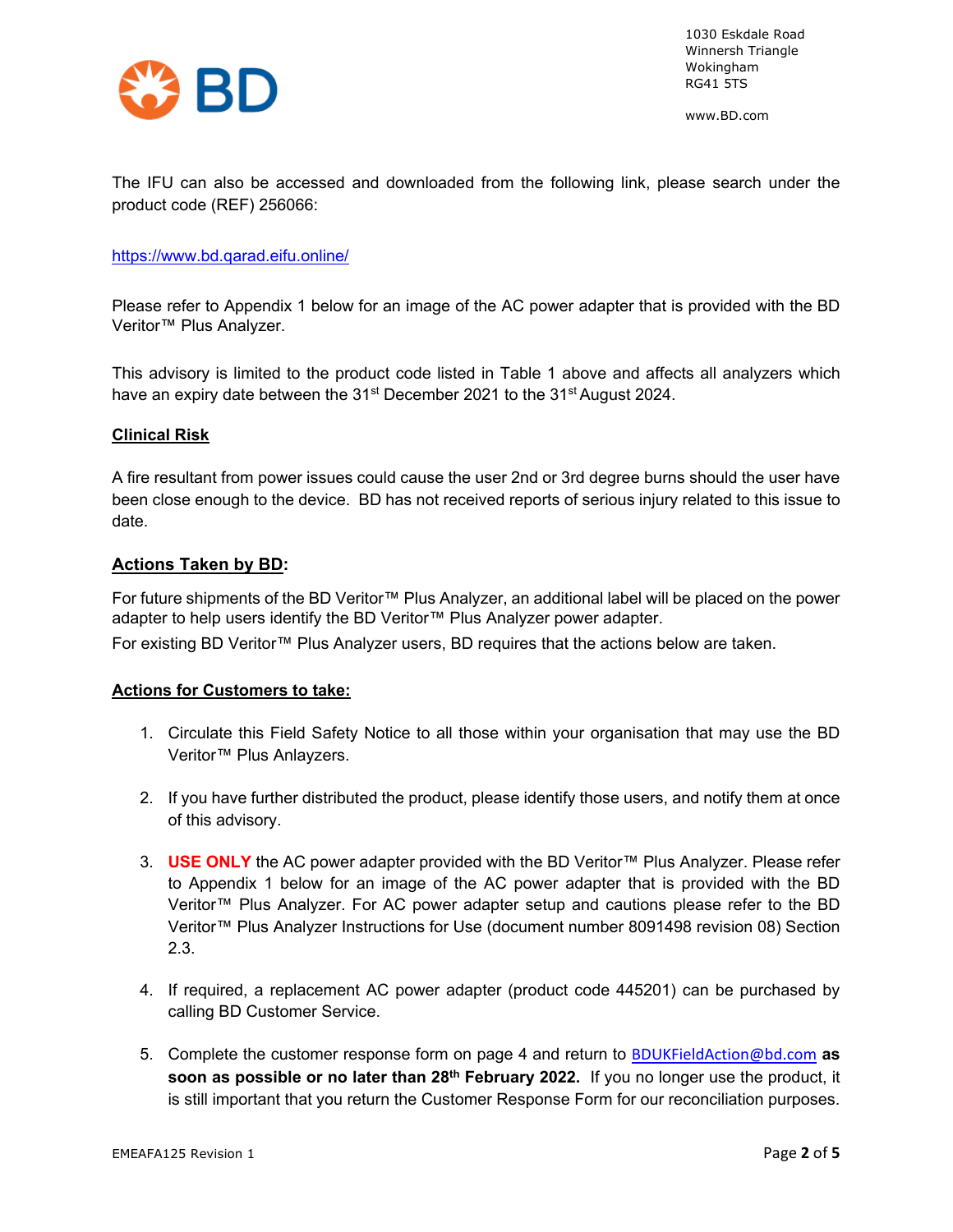

www.BD.com

### **There is no requirement for customers to return any BD Veritor™ Plus Analyzer to BD. These products can continue to be used in accordance with the guidance in this safety notice and provided in the BD Veritor™ Plus Analyzer Instructions for Use.**

### **Contact Reference Person**

If you have any questions about this, please contact your local BD representative or the local BD office on 0800 917 8776, or email [BDUKFieldAction@bd.com](mailto:BDUKFieldAction@bd.com).

We confirm that the appropriate regulatory agencies have been informed of these actions.

BD is committed to advancing the world of health. Our primary objectives are patient safety and user safety and providing you with quality products. We apologise for the inconvenience this situation may cause you and thank you in advance for helping BD to resolve this matter as quickly and effectively as possible.

Sincerely,

*Manock* 

Lorna Darrock Sr. Manager, Post Market Quality EMEA Quality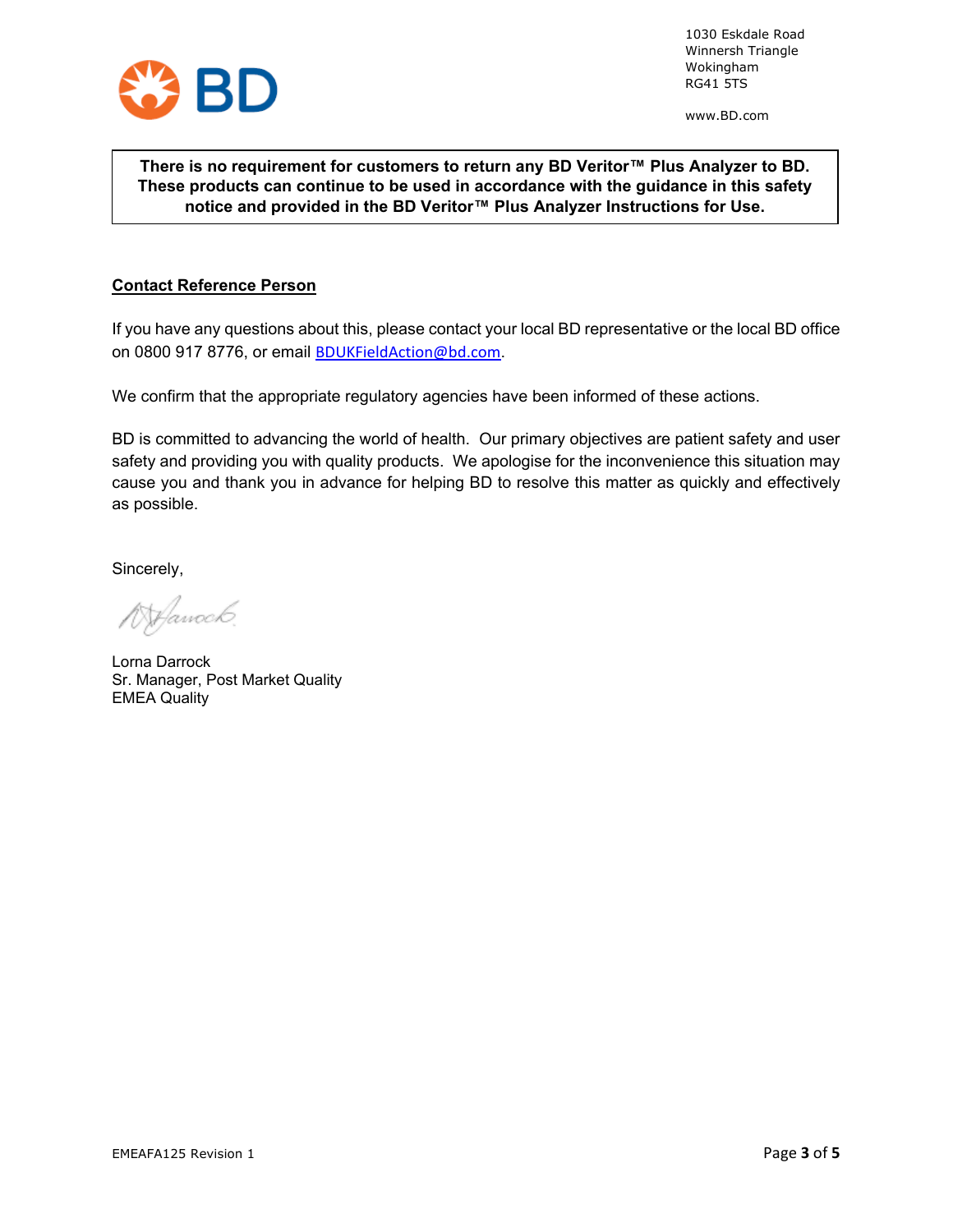

www.BD.com

# **Customer Response Form - IDS-21-4213**

**\_\_\_\_\_\_\_\_\_\_\_\_\_\_\_\_\_\_\_\_\_\_\_\_\_\_\_\_\_\_\_\_\_\_\_\_\_\_\_\_\_\_\_\_\_\_\_\_\_\_\_\_\_\_\_\_\_\_\_\_\_\_\_\_\_\_\_\_\_\_\_\_\_\_\_\_**

# **BD Veritor™ Plus Analyzer**

**REF:** 256066 **Serial Numbers:** All Unexpired Analyzers

Please read in conjunction with Field Safety Notice IDS-21-4213 and return the completed and signed form as soon as possible or **no later than the 28th February 2022** to [BDUKFieldAction@bd.com](mailto:BDUKFieldAction@bd.com)*.*

**By signing below, you confirm this notice has been read, understood and that all recommended actions have been implemented as required.**

| <b>Account/Organisation Name:</b> |                                |  |
|-----------------------------------|--------------------------------|--|
| Department (if applicable):       |                                |  |
| <b>Address:</b>                   |                                |  |
| Postcode:                         | City:                          |  |
| <b>Contact Name:</b>              |                                |  |
| <b>Job Title:</b>                 |                                |  |
| <b>Contact Telephone Number:</b>  | <b>Contact E-mail Address:</b> |  |
| Signature:                        | Date:                          |  |

*This form must be returned to BD before this action can be considered closed for your account.*